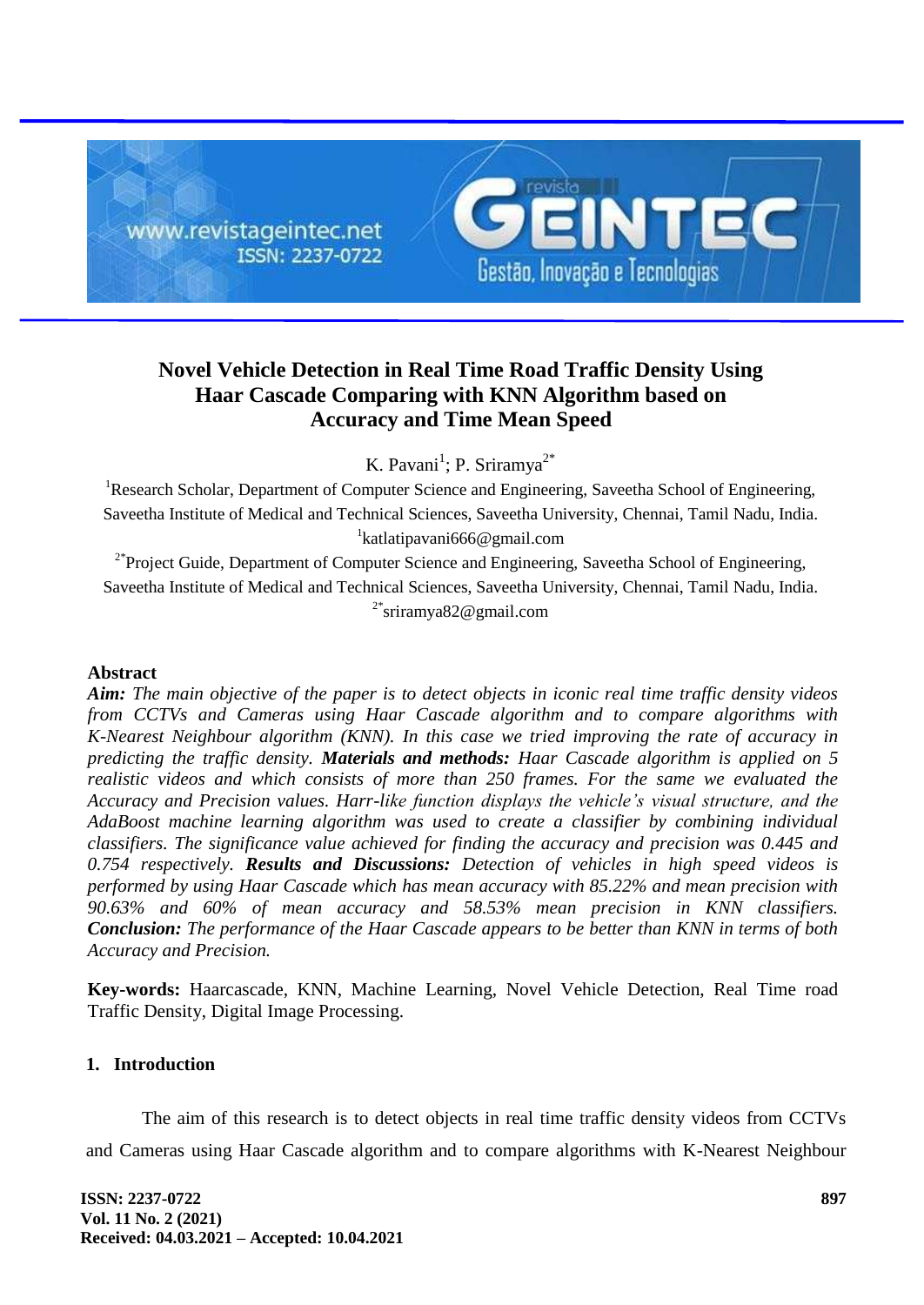algorithm. In this case improving the rate of accuracy in traffic density. (Zhang and Zhang 2020). Nowadays, transportation is becoming very necessary for all in terms of regular transportation. However, there is a big problem that needs to be discussed, it has been more particularly in large metropolitan areas and on highways linking towns. During this period with heavy traffic, traffic delays are high and should be reduced. Increasing vehicles has resulted in increasing traffic congestion, especially when it is not properly detected and maintained. This would be the primary source of traffic congestion. To control the flow and to maintain smooth journeys introduced transportation systems with detection vehicles and counting them in order to manage traffic flow. (Gupta, Solanki, and Singh 2017) An application to count particular types of vehicles using traffic video as data, analysed using the Haar Cascade Classifier system, in crucial problem solving. This approach was previously used in research (Arifin 2020) to identify traffic cones as obstacles to be avoided by a wheeled robot, and it was also used in research (Committee and F09 Committee, n.d.) to locate region of eyes for making region of interest to catch eye winks as an alternative method of feedback According to these research, (Cuimei et al. 2017) Haar Cascade Classifier has been shown to be an efficient and precise way of detecting and recognising individual objects.

Novel vehicle detection process is carried out by researchers to promote the business. Around 87 related articles published in IEEE Xplore and about 48 articles are published in Google scholar (Kim et al. 2012). Object detection on vehicles using DIP is crucial for developing a control system or as an alternative method of collecting statistical data (Lee et al. 2015). Here they analysed a vehicle detection tool that could be integrated into the system. (Viola and Jones, n.d.). PIN-based password authentication necessitates users entering a physical PIN, which is vulnerable to password cracking or hacking (Islam, Ahsan, and Acharjee 2019). ITS focuses on novel, hybrid approaches that enable macro traffic control(T) at the road and transport conditions. (Ramadhani, Minarno, and Cahyono 2017). From omnidirectional images, creates panoramic images. It detects cars on a single image without having to generate multiple perspective images. (Karaimer and Bactanlar 2014). A real-time eye gaze tracking device is presented in this paper. Based on the rectangular features of the human eye (Li et al. 2016). Using a mobile device, this study aims to detect the number of faces in an image and determine the status of the medium's fullness. (Savas, Ilkin, and Becerikli 2016). Based on detection hit rate and detection speed, this paper compares and contrasts two methods of face detection (Kadir et al. 2014). Real-time face detection is not only a component of an automated face recognition system, but it is also becoming a separate research subject. As a result, there are several approaches to solving the problem of face detection (Fan et al. 2012). Computer Vision-based device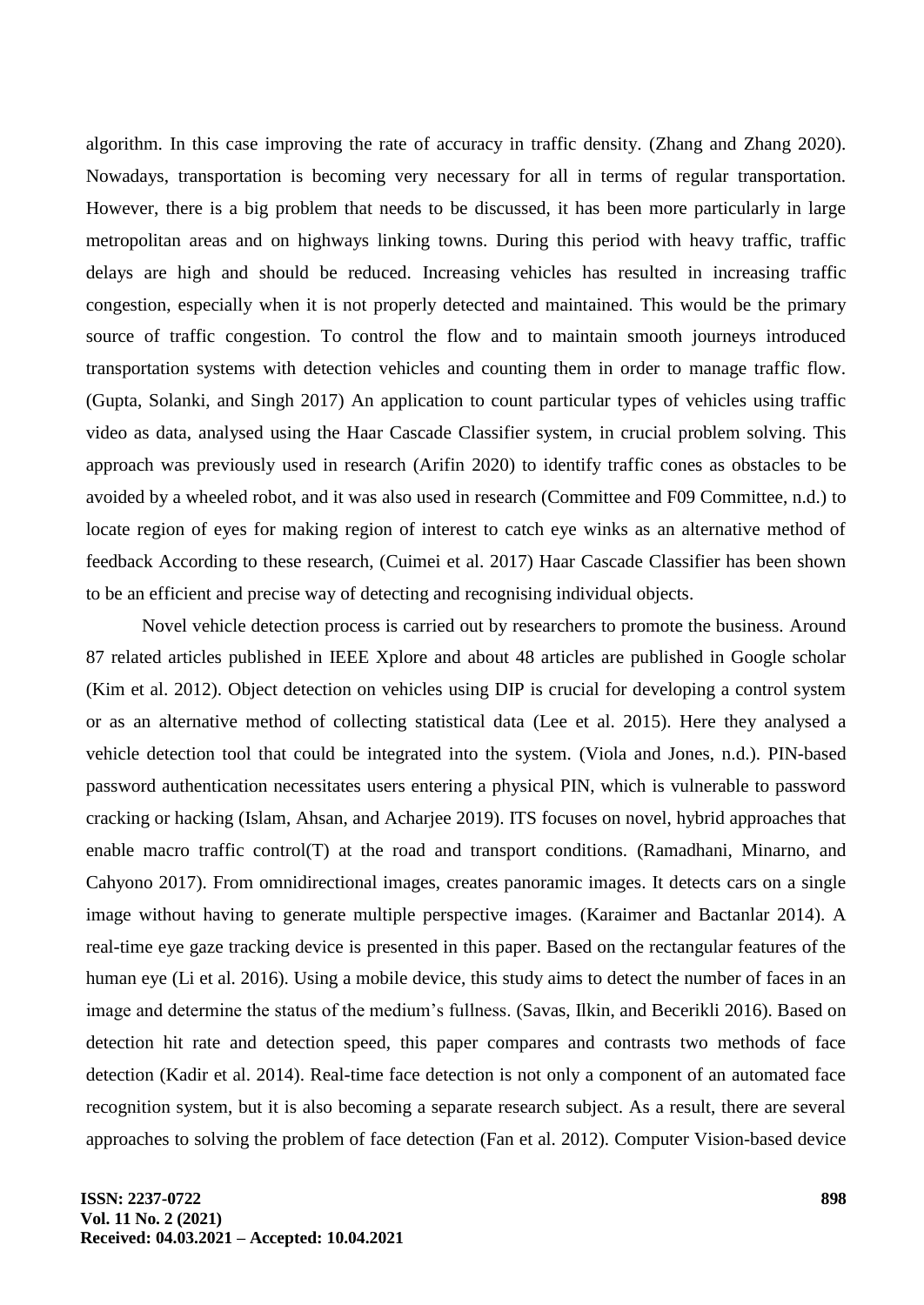for detecting and counting moving vehicles in this paper. (Sriramya, Parvathava, and Balamuruga 2012) To detect moving vehicles, photographs from video sequences are taken, and the background is extracted from the images (Fan et al. 2012; Kaaniche and Vasseur 2005).

Previously our team has a rich experience in working on various research projects across multiple disciplines (Sathish and Karthick 2020; Varghese, Ramesh, and Veeraiyan 2019; S.R. Samuel, Acharya, and Rao 2020; Venu, Raju, and Subramani 2019; M. S. Samuel et al. 2019; Venu, Subramani, and Raju 2019; Mehta et al. 2019; Sharma et al. 2019; Malli Sureshbabu et al. 2019; Krishnaswamy et al. 2020; Muthukrishnan et al. 2020; Gheena and Ezhilarasan 2019; Vignesh et al. 2019; Ke et al. 2019; Vijayakumar Jain et al. 2019; Jose, Ajitha, and Subbaiyan 2020). Now the growing trend in this area motivated us to pursue this project.

The drawbacks of the existing system are the accuracy of the data determines its consistency, Prediction stage may get late when the dataset is taken larger in size, Irrelevant in features and sensitive and Requires more memory as it needs to save whole training data. (Voznesenskaya 2018)**.**  The main aim of the study is to improve the accuracy by proposing Haar Cascade Classification Algorithm for novel vehicle detection.

#### **2. Materials and Methods**

The research work was performed in the department of computer science and engineering, Saveetha school of Engineering, SIMATS. The process was carried out with a 5 video from where we extracted more than 250 images. The accuracy in detecting vehicles was performed by evaluating two groups. A total of 10 iterations was performed on each group to achieve better accuracy. Some of the dependent variables are Speed, Size of the vehicle.

Implemented novel vehicle detection using Haar cascade with sample size of 2507 is taken for testing and divided into 2 groups and tested using IBM SPSS analysis. Group 1 was taken as KNN and group 2 was taken as Haar Cascade algorithm. The required samples for this analysis is done using G power calculation (Kane, Phar, and BCPS n.d). Minimum power of the analysis is fixed as 0.8 and maximum accepted error is fixed as 0.5.

### **KNN Algorithm**

The KNN algorithm is a fundamental supervised machine learning algorithm for solving classification and regression problems. It is easy to set up and understand, but it is slow compared to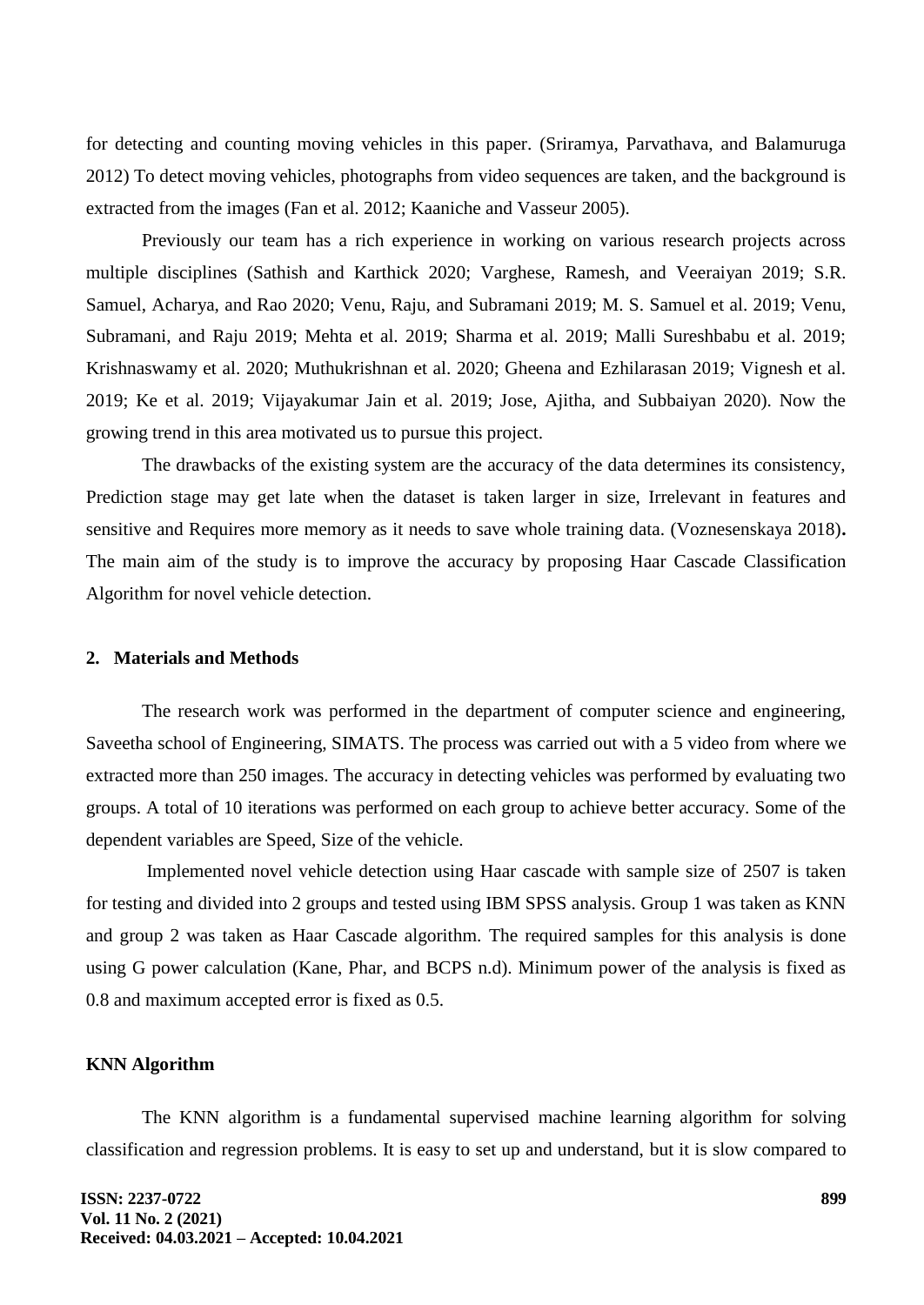others. Firstly we load the dataset with video as input. Choose the value of K. (Any integer that should be nearer to the data),Find the distance using the Euclidean method. Based on the results sort them in ascending order. Chooses top K rows from the order and assigns a class on most frequent classes.

#### **Haar Cascade Algorithm**

Haar Cascade is a machine learning vehicle detection algorithm that can be used to detect objects in images or videos. Fig.1 gives the overall architecture of the proposed system. Data collection is for both Existing algorithms and Proposed algorithms are the same. Here we have taken five videos for both algorithms. (i.e., KNN, Haarcascade).

| <b>Testing Video</b> | <b>Source</b>          |  |  |  |  |
|----------------------|------------------------|--|--|--|--|
| projectvedio.mp4     | Kaggle (Vehicle video) |  |  |  |  |
| testingvedio.mp4     | Kaggle (Vehicle video) |  |  |  |  |
| SunnyDay.avi         | <b>Vision Traffic</b>  |  |  |  |  |
| Dense.avi            | <b>Vision Traffic</b>  |  |  |  |  |
| Urban.avi            | kaggle(Vehicle video)  |  |  |  |  |

Table 1- Collection of Videos from different Sites

Fig. 1- Architecture of Performing Haar Cascade Algorithm for Vehicle Detection



Algorithmic follows the below procedure, Table 1 gives the source of input videos. Testing videos are collected from Kaggle (Vehicle videos) which contains five different videos. The videos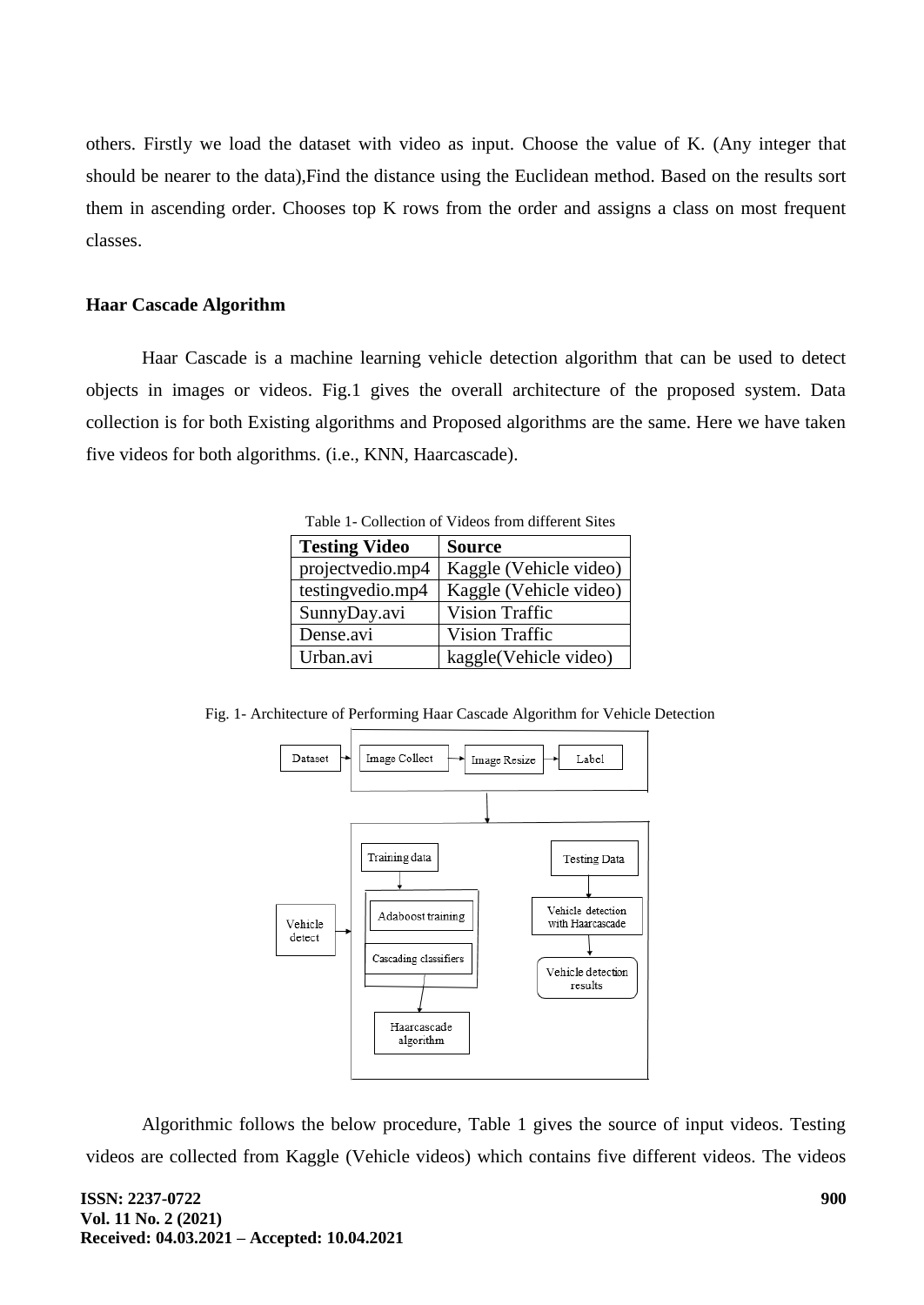are taken to test. Image is extracted from the video and that is resized to label the name and classify the algorithm with adaboost and train the dataset with haar like features. The video which is taken should be extracted into frames for every 0.6sec to get about 250 images. Once we received frames from videos that are to be converted into grayscale image processing done where colored frame images are converted into grayscale. Here background extraction and subtraction can be done. Once image is detected, vehicles are bounded with boundary box and gives count to the vehicle thus counted.

Physical computer resources, also known as hardware, are the most common set of specifications specified by any operating system or software application. In the case of operating systems, a hardware specifications list is often followed by a hardware compatibility list. The following are the minimum hardware requirements: Processor-Pentium IV, RAM of capacity 8 GB, Processor with minimum space of 2.4GHZ, Main memory-8GB RAM, Processing speed of 600 MHZ, Hard disk drive of 1TB.

Software specifications are concerned with specifying the resources and prerequisites that must be installed on a device in order for an application to work. These prerequisites must be installed before the programme can be installed. The following are the minimum software requirements: Front end with python language, Operating system -7/8/10, IDE-jupyter notebook.

Besides experimental analysis, the work was evaluated statistically using IBM Statistical Package for Social Sciences (SPSS). The analysis was done to obtain Mean, Standard Deviation and Standard Error Mean. Independent T Test analysis was carried out to compare the parameters on both the groups**.** Statistical analysis for two independent variables means KNN and Haarcascade done using the "IBM SPSS Independent T test Analysis". The TP rate, FP rate, Precision, Recall, F-measure and ROC area used to calculate the accuracy of the model.

Equation(1) gives the formula for calculating the accuracy. It identifies the number of instances that were correctly classified.

$$
Accuracy = \frac{Tp + Tn}{Tp + Tn + Fp + Fn}
$$
 (1)

Equation (2) gives the formula for precision calculation which part of prediction data is positive.

$$
Precision = \frac{Tp}{TP + Fp} \tag{2}
$$

Where "TP" means True positive, "TN" means True Negative, "FP" means False positive, "FN" means false negative.

**ISSN: 2237-0722 Vol. 11 No. 2 (2021) Received: 04.03.2021 – Accepted: 10.04.2021**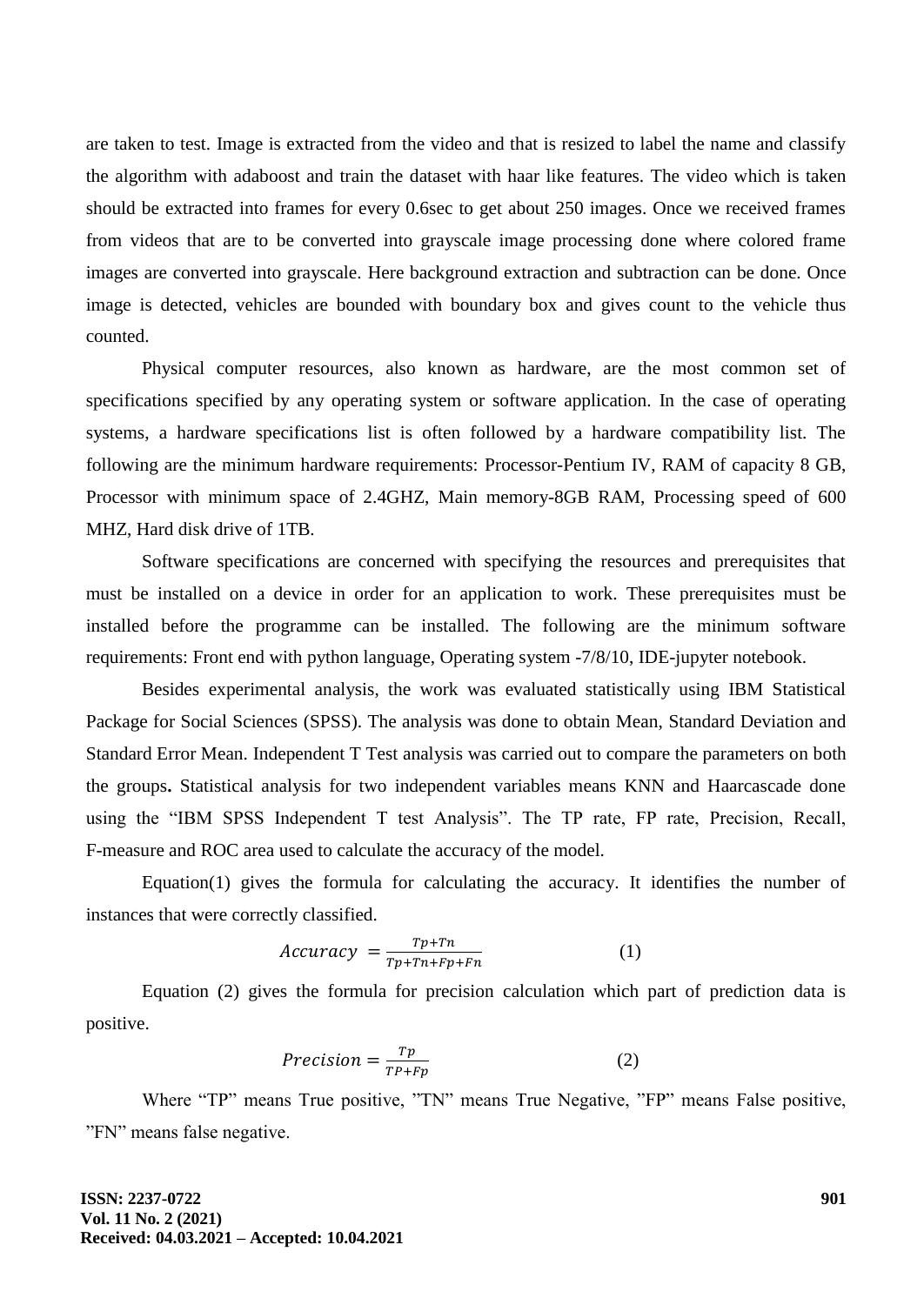#### **3. Results**

Table 1 tells about the Collection of Video Datasets from different websites. Which contains different types of vehicle recorded videos, which we use for testing pour algorithms to test their accuracy and precision values.



From Fig. 2, it was observed that the increase in iteration increased the accuracy of the algorithm. At the 10th iteration, Haar cascade was found to achieve an accuracy of 92.78%. Further increase in the iteration values, showed constant accuracy by the classifier.



Fig. 3- Comparison of Precision Value for 10th Iteration of KNN (51.2%) and Haarcascade (70.5%)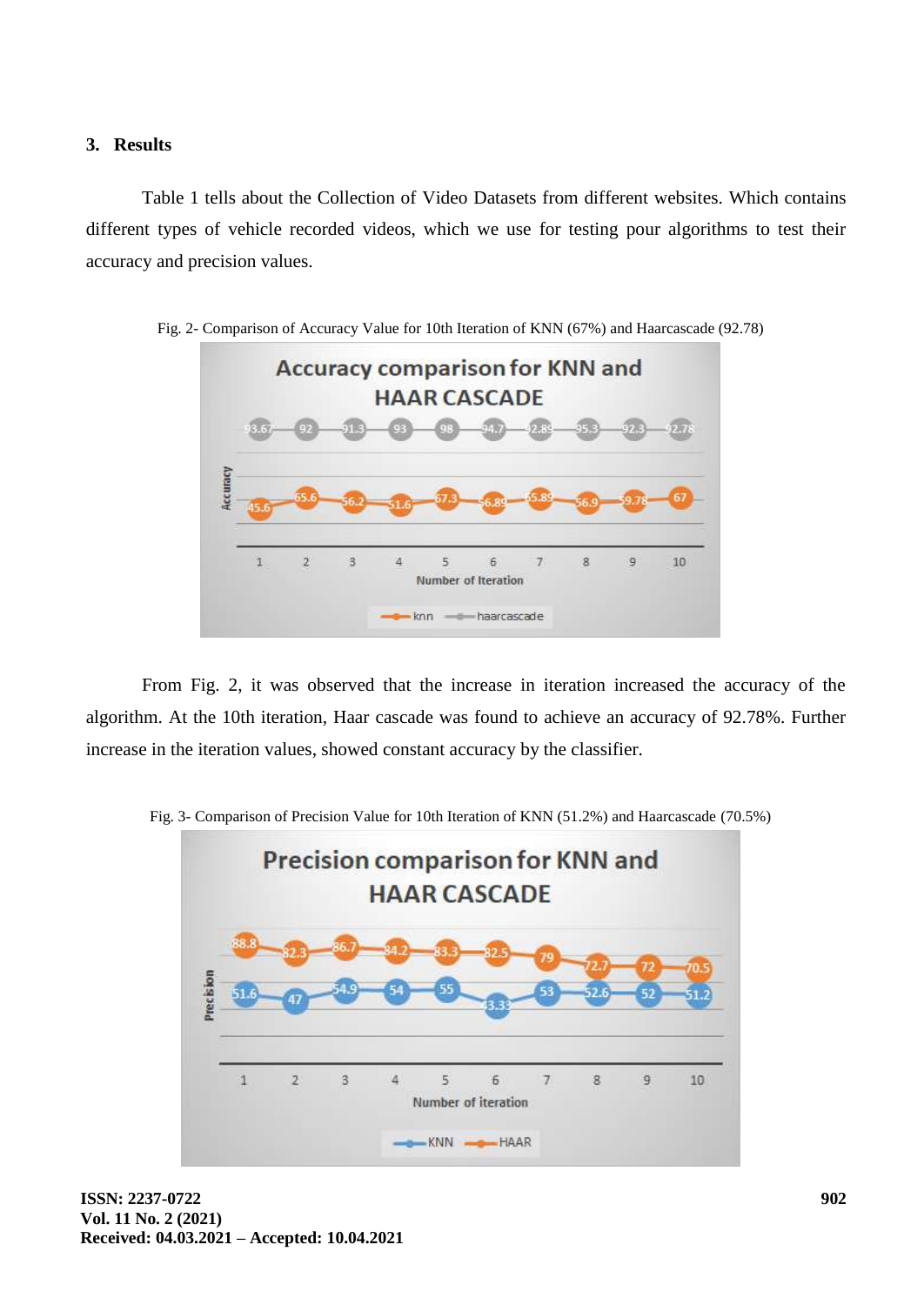From Fig. 3 it was observed that the increase in iteration increased the precision of the algorithm. At the 10th iteration, Haar cascade was found to achieve a precision of 67%. Further increase in the iteration values, showed constant precision by the classifier.

| <b>ITERATIONS</b> |            | <b>ACCURACY</b> (%) | PRECISION (%) |             |  |
|-------------------|------------|---------------------|---------------|-------------|--|
|                   | <b>KNN</b> | Haarcascade         | <b>KNN</b>    | Haarcascade |  |
|                   | 45.6       | 93.67               | 65            | 98          |  |
| $\overline{2}$    | 65.6       | 92                  | 54            | 87          |  |
| 3                 | 56.2       | 91.3                | 45            | 89          |  |
| 4                 | 51.6       | 9.3                 | 65            | 87          |  |
| 5                 | 67.3       | 98                  | 56            | 87          |  |
| 6                 | 56.89      | 94.70               | 61.89         | 94          |  |
|                   | 65.89      | 92.89               | 56.89         | 92.89       |  |
| 8                 | 56.9       | 95.3                | 61.9          | 93.45       |  |
| 9                 | 59.78      | 92.3                | 57.78         | 91          |  |
| 10                | 67         | 92.78               | 61.89         | 87          |  |

Table 2- Calculated Accuracy and Precision Percentage of Haar Cascade and KNN Algorithm for 10 Iterations. Haar Cascade appears to have Higher Accuracy (94.7%) and Precision (98%) Values when 10 Iterations Values are taken.

In Table 2, it was observed that for novele vehicle detection accuracy, precision of Haarcascade was significantly better than KNN. In this novel vehicle detection it was observed that detection accuracy, precision performance of Haar cascade was significantly better than KNN. In all the iterations it was observed that the detection accuracy and sensitivity performance of Haar cascade was significantly better than KNN 0.000. From the above values, it was clearly evident that the Haar cascade algorithm performed significantly better than KNN algorithm.

Table 3- Group Statistics Results Haar Cascade appears to have Higher Accuracy (93%) and Precision (89.2%) than KNN. (Mean of Haar Cascade 93 is more Compared with KNN 60 and Std.Error Mean for Haar Cascade is 0.8367 and KNN is .0.9165)

| <b>GROUP</b>        | N  | Mean   |         | <b>Std.Deviation   Std.Error Mean</b> |
|---------------------|----|--------|---------|---------------------------------------|
| <b>ACCURACY KNN</b> | 10 | 60.200 | 12.0494 | 0.9165                                |
| <b>HAAR</b>         | 10 | 93.000 | 1.8708  | 0.8367                                |
| PRECISION KNN       | 10 | 60.800 | 4.944   | 2.0100                                |
| <b>HAAR</b>         |    | 89.200 | 4.3652  | 1.9522                                |

Table 3 tells about Group statistics results Haar Cascade appears to have higher Accuracy (93%) and Precision (89.2%) than KNN. (Mean of Haar Cascade 93 is more Compared with KNN 60 and Std.Error Mean for Haar Cascade is 0.8367 and KNN is .0.9165). Table 4 tells about Independent Sample T- test the comparison of Significance Level with value  $p \le 0.05$  and fixed Confidence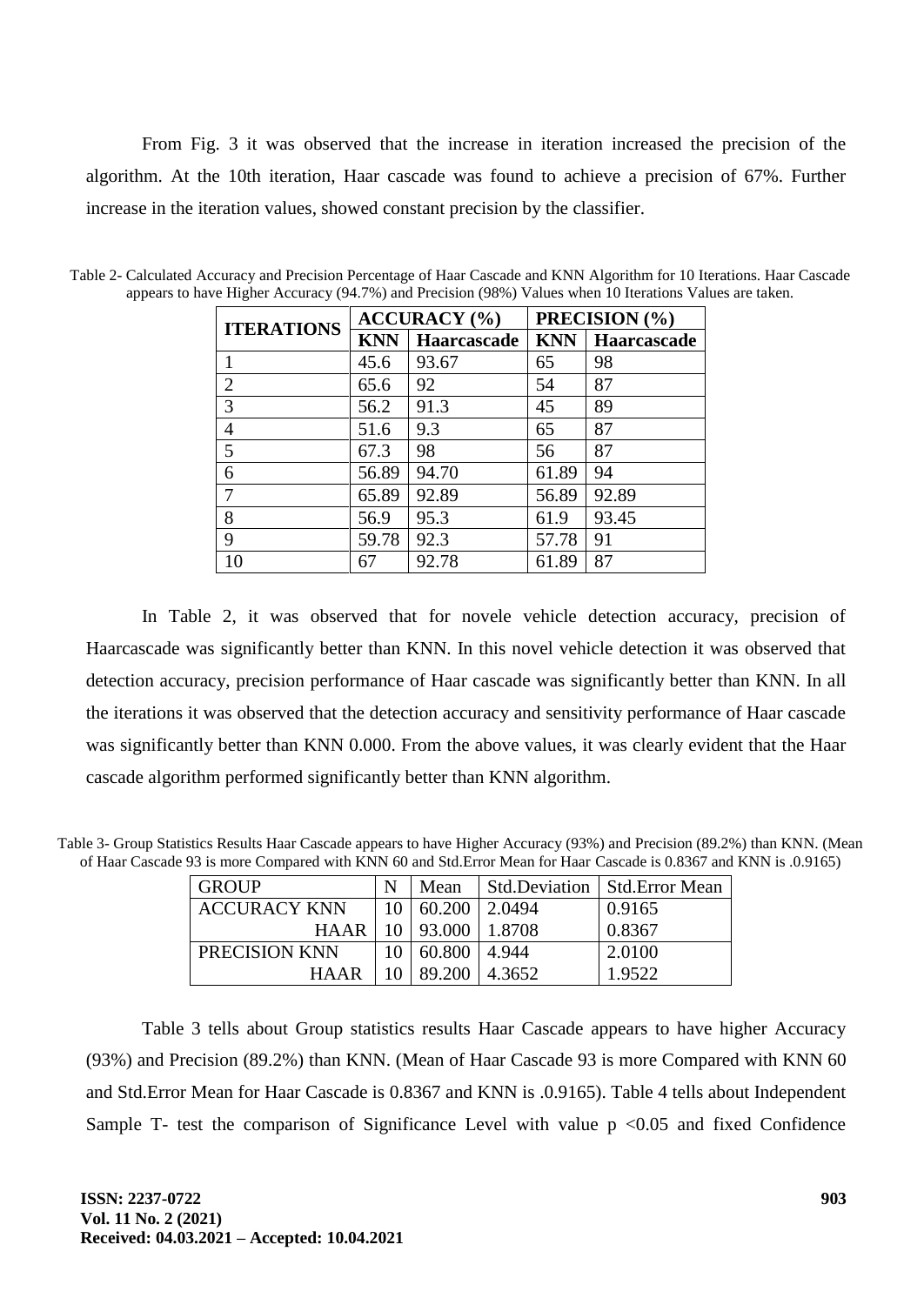Interval with 95% and we got 93%. (Haar cascade appears to perform significantly better than KNN with the value of  $p=0.000$ ).

|                                                                        | $22\%$ and we got $22\%$ . (Than Cascade appears to perform $\sigma$ ginnearity better than ix (i) with the variation $p$ – $0.000$ )<br><b>Levene's Test for</b> |            |                                     |       |             |                           |                         |                                    |        |
|------------------------------------------------------------------------|-------------------------------------------------------------------------------------------------------------------------------------------------------------------|------------|-------------------------------------|-------|-------------|---------------------------|-------------------------|------------------------------------|--------|
|                                                                        | <b>Equality of variances</b>                                                                                                                                      |            | <b>T-test for Equality of Means</b> |       |             |                           |                         |                                    |        |
|                                                                        | F                                                                                                                                                                 | <b>Sig</b> | t                                   | df    | sig(tailed) | <b>Mean</b><br>difference | Std.error<br>difference | Lower                              | upper  |
| <b>Precision</b><br>Equal variance                                     | 0.105                                                                                                                                                             | 0.754      | 17.977                              | 8     | 0.000       | $-29.440$                 | 1.638                   | 33.216                             | 25.664 |
| assumed<br>Equal variance<br>not assumed                               |                                                                                                                                                                   |            | 17.977                              | 7.981 | 0.000       | $-29.440$                 | 1.638                   | 33.216                             | 25.662 |
| Accuracy<br>Equal variance<br>assumed<br>Equal variance<br>not assumed | 0.646                                                                                                                                                             | 0.445      | 14.315                              | 8     | 0.000       | $-31.920$                 | 2.230                   | $\overline{\phantom{a}}$<br>37.062 | 26.778 |

Table 4- Independent Sample T- test the Comparison of Significance Level with Value p <0.05 and Fixed Confidence Interval with 95% and we got 93%. (Haar Cascade appears to perform Significantly better than KNN with the Value of p=0.000)

Fig. 4- Comparison of KNN Algorithm and Haar Cascade Classifier in Terms of Mean Accuracy and Mean Precision. The Mean Accuracy and Mean Precision of Haar Cascade is better than KNN and the Standard Deviation of Haar Cascade is Slightly Better than KNN. X Axis: KNN vs Haar Cascade Algorithm Y Axis: Mean Accuracy and Mean Precision of Detection  $\pm 2$  SD



Clustered Bar Mean of ACUURACY, Mean of PRECISION by GROUP...

Fig. 4 is the Bar chart representing the comparison of Mean Accuracy and Mean Precision for Vehicle detection using Haar Cascade and KNN. The mean error of Accuracy and Precision of Haar Cascade (0.05) is found to be lesser than KNN (0.10).

**ISSN: 2237-0722 Vol. 11 No. 2 (2021) Received: 04.03.2021 – Accepted: 10.04.2021**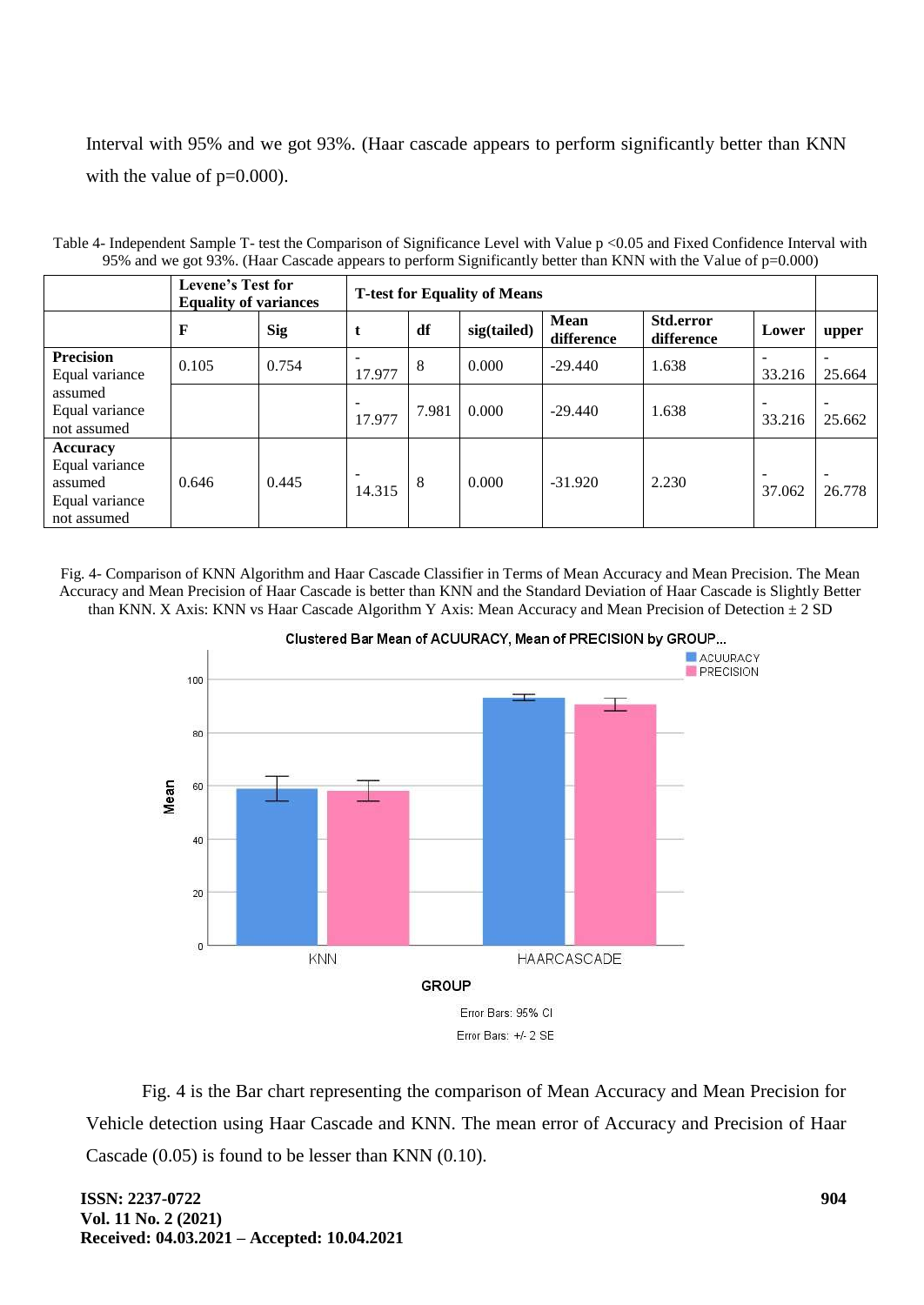#### **4. Discussion**

In this study we observed that the Haar Cascade algorithm seems to have better accuracy than KNN based on the significance values that is achieved in statistical analysis. The mean of Accuracy for Haarcascade (93%) and KNN (60%) From the fig. 2 and fig. 3, we observed that Haar Cascade classifiers have better Accuracy and Precision values than KNN classifiers with 92.78% and 87% respectively over the run of 10 iterations. Table 3 shows the values of Mean Std. deviation, Std. Error Mean for KNN and Haar cascade algorithms. Fig. 4 shows that Mean Error of Accuracy and Precision values seem to be lesser in Haar cascade (0.05) than KNN (0.10).

This research resulted in the development of a vehicle counter programme based on traffic video feed for a particular category of vehicle using Haar Cascade with accuracy of 83%. (Viola and Jones, n.d.). This paper presents about vehicle tracking and vehicle detection based on static images extracted from a video using Haar Cascade classifier here with increased accuracy of 20% on comparison of other algorithms and gives more than 93% (Karaimer and Bastanlar 2015). Traditional. convolutional neural network (i.e., Haar Cascade) methods estimate data in two stages but are slow in time. In YOLO method for real time object detection uses only a single neural network and gives more than 96% accuracy (Cepni, Atik, and Duran 2020). The factors affecting the resultant parameters are quality of the input video taken and length of the video taken.

Our institution is passionate about high quality evidence based research and has excelled in various fields (Vijayashree Priyadharsini 2019; Ezhilarasan, Apoorva, and Ashok Vardhan 2019; Ramesh et al. 2018; Mathew et al. 2020; Sridharan et al. 2019; Pc, Marimuthu, and Devadoss 2018; Ramadurai et al. 2019). We hope this study adds to this rich legacy.

Although the results of the study are better in both experimental and statistical analysis, there are certain limitations in the work. Providing an effective and stable vehicle detection system will continue to be a difficult challenge in the area of intelligent transportation surveillance systems. However the work can be enhanced on comparing background subtraction and the Haar Cascade Classifier system and to combine both background subtraction and the Haar Cascade classifier method to identify more vehicle types with better accuracy.

### **5. Conclusion**

Haar Cascade algorithm was used to identify an object as a vehicle and count the number of passing vehicles on a particular road using traffic vedios as an input. Based on the significance value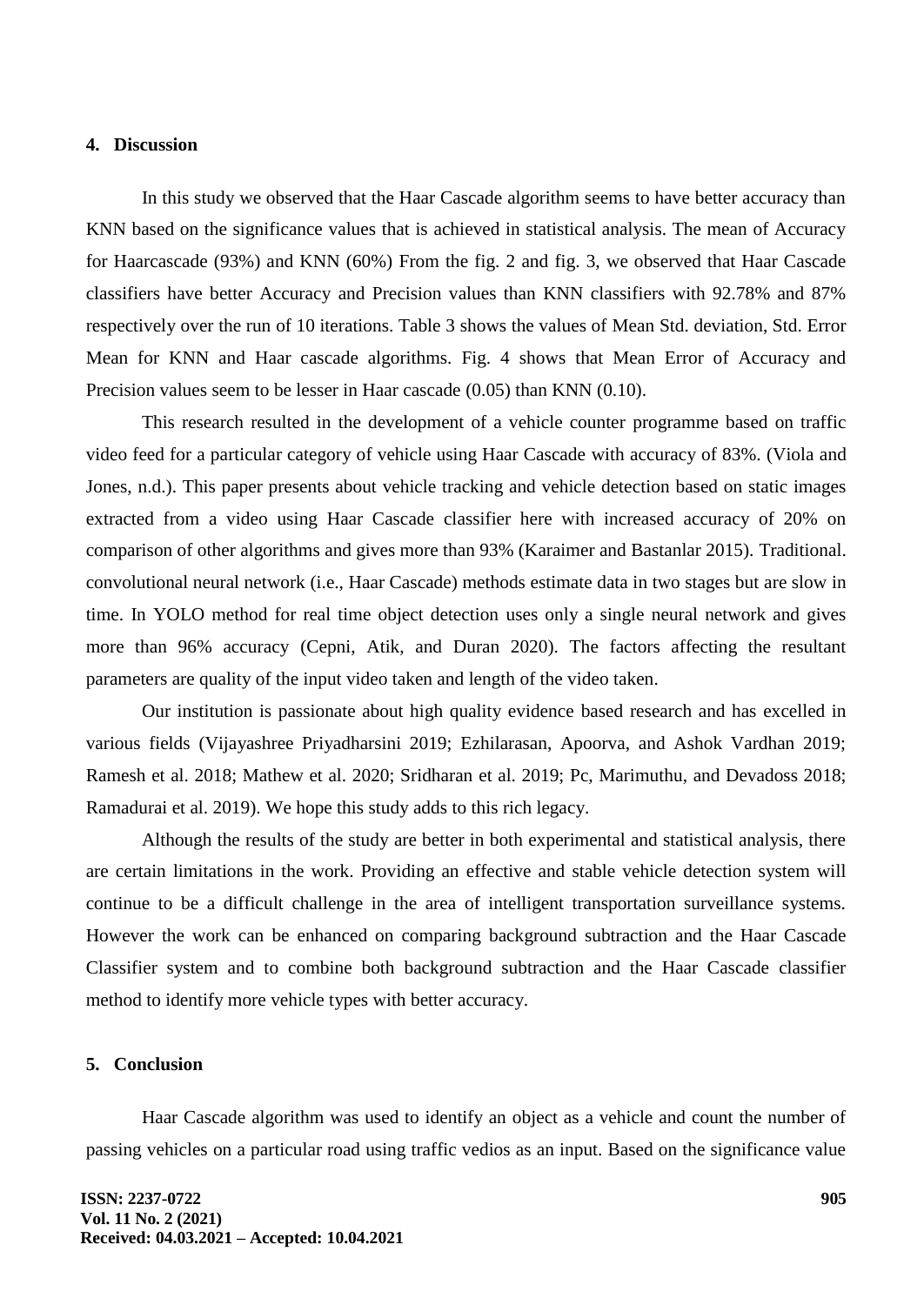achieved through SPSS, the work shows that Accuracy (93%) and Precision (89.2%) for vehicle detection using Haar cascade seems to be better than KNN algorithm. Hence concluded that the Haar cascade algorithm has acceptable accuracy and precision than KNN.

## **Declarations**

#### **Conflicts of Interest**

The author declares no conflict of Interest.

#### **Acknowledgement**

The authors would like to express their gratitude towards Saveetha School of engineering, Saveetha Institute of Medical and Technical Sciences (Formerly known as Saveetha University) for providing the necessary infrastructure to carry out this work successfully.

#### **Funding**

We thank the following organizations for providing financial support that enabled us to complete the study.

Qbec Infosol Pvt. Ltd., Chennai. Saveetha University. Saveetha Institute of Medical and Technical Sciences. Saveetha School of Engineering.

#### **Authors Contributions**

Author KP was involved in data collection, data analysis, manuscript writing. Author PSR was involved in conceptualization, data validation, and critical review of manuscript.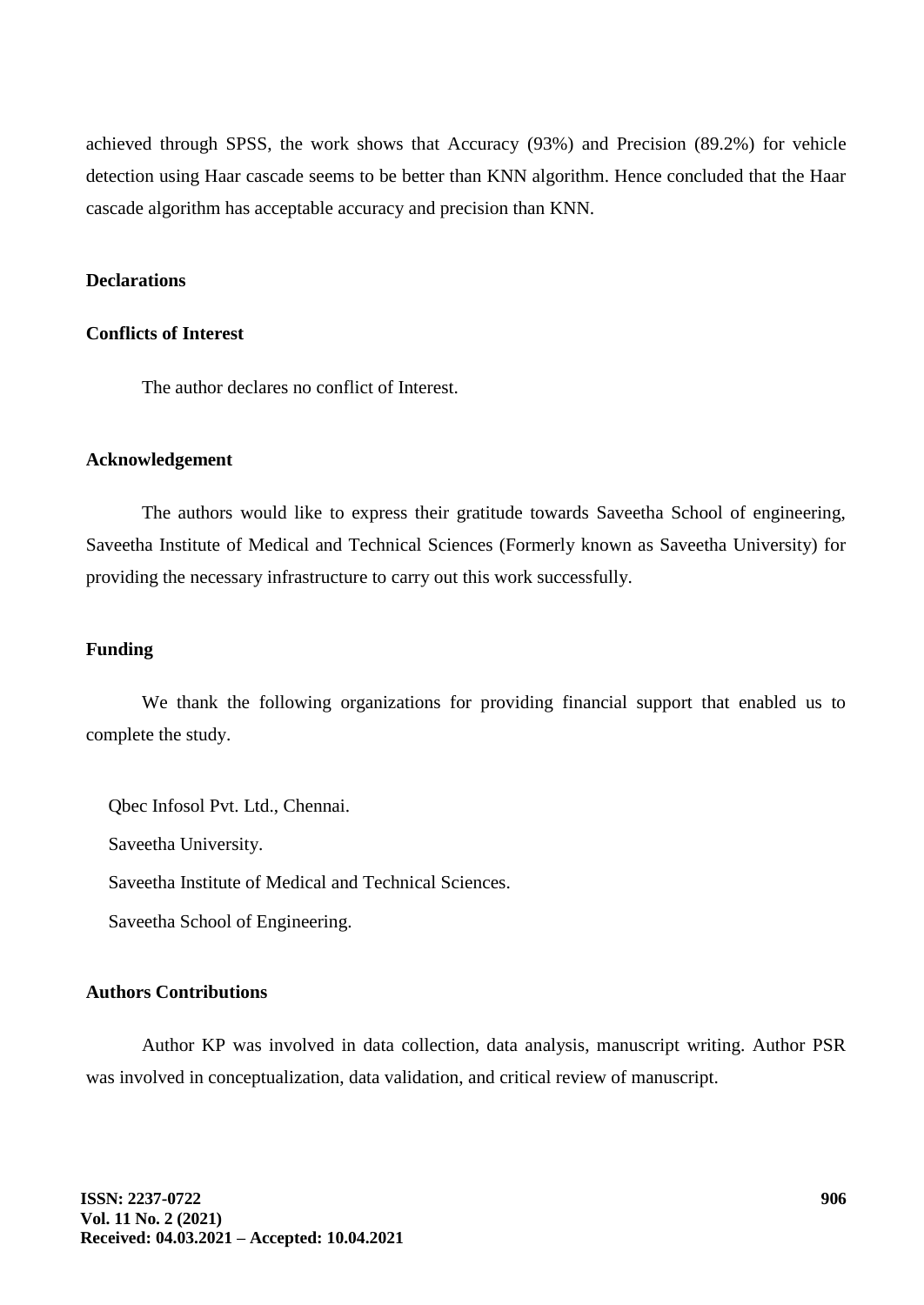## **References**

Arifin, Muhammad Fahmiriyan Nur. 2020. "The Impact of Migrant Population Activities and Their Push Factors on The Issue of Traffic in Malang City." *Journal of International Conference Proceedings*. https://doi.org/10.32535/jicp.v2i4.791

Cepni, Sumeyye, Muhammed Enes Atik, and Zaide Duran. 2020. "Vehicle Detection Using Different Deep Learning Algorithms from Image Sequence." *Baltic Journal of Modern Computing*. https://doi.org/10.22364/bjmc.2020.8.2.10

Committee, F09, and F09 Committee. n.d. "Test Method for Measuring Groove and Void Depth in Passenger Car Tires." https://doi.org/10.1520/f0421-15

Cuimei, Li, Qi Zhiliang, Jia Nan, and Wu Jianhua. 2017. "Human Face Detection Algorithm via Haar Cascade Classifier Combined with Three Additional Classifiers." *2017 13th IEEE International Conference on Electronic Measurement & Instruments (ICEMI)*.

https://doi.org/10.1109/icemi.2017.8265863

Ezhilarasan, Devaraj, Velluru S. Apoorva, and Nandhigam Ashok Vardhan. 2019. "Syzygium Cumini Extract Induced Reactive Oxygen Species-Mediated Apoptosis in Human Oral Squamous Carcinoma Cells." *Journal of Oral Pathology & Medicine: Official Publication of the International Association of Oral Pathologists and the American Academy of Oral Pathology* 48 (2): 115–21.

Fan, Xianghua, Fuyou Zhang, Haixia Wang, and Xiao Lu. 2012. "The System of Face Detection Based on OpenCV." *2012 24th Chinese Control and Decision Conference (CCDC)*. https://doi.org/10.1109/ccdc.2012.6242980

Gheena, S., and D. Ezhilarasan. 2019. "Syringic Acid Triggers Reactive Oxygen Species-Mediated Cytotoxicity in HepG2 Cells." *Human & Experimental Toxicology* 38 (6): 694–702.

Gupta, Meenu, Vijender Kumar Solanki, and Vijay Kumar Singh. 2017. "Analysis of Datamining Technique for Traffic Accident Severity Problem: A Review." *Proceedings of the Second International Conference on Research in Intelligent and Computing in Engineering*. https://doi.org/10.15439/2017r121

Islam, Mohammad Zahirul, Ali Ahsan, and Ratul Acharjee. 2019. "A Semi-Autonomous Tracked Robot Detection of Gun and Human Movement Using Haar Cascade Classifier for Military Application." *2019 International Conference on Nascent Technologies in Engineering (ICNTE)*. https://doi.org/10.1109/icnte44896.2019.8945848

Jose, Jerry, Ajitha, and Haripriya Subbaiyan. 2020. "Different Treatment Modalities Followed by Dental Practitioners for Ellis Class 2 Fracture – A Questionnaire-Based Survey." *The Open Dentistry Journal* 14(1): 59–65.

Kaaniche, K., and P. Vasseur. 2005. "Event Detection Based on "Common Fate" Principle: Application to Vehicles Detection from Aerial Sequences of Road Traffic." *IEEE International Conference on Image Processing 2005*. https://doi.org/10.1109/icip.2005.1529948

Kadir, Kushsairy, Mohd Khairi Kamaruddin, Haidawati Nasir, Sairul I. Safie, and Zulkifli Abdul Kadir Bakti. 2014. "A Comparative Study between LBP and Haar-like Features for Face Detection Using OpenCV." *2014 4th International Conference on Engineering Technology and Technopreneuship (ICE2T)*. https://doi.org/10.1109/ice2t.2014.7006273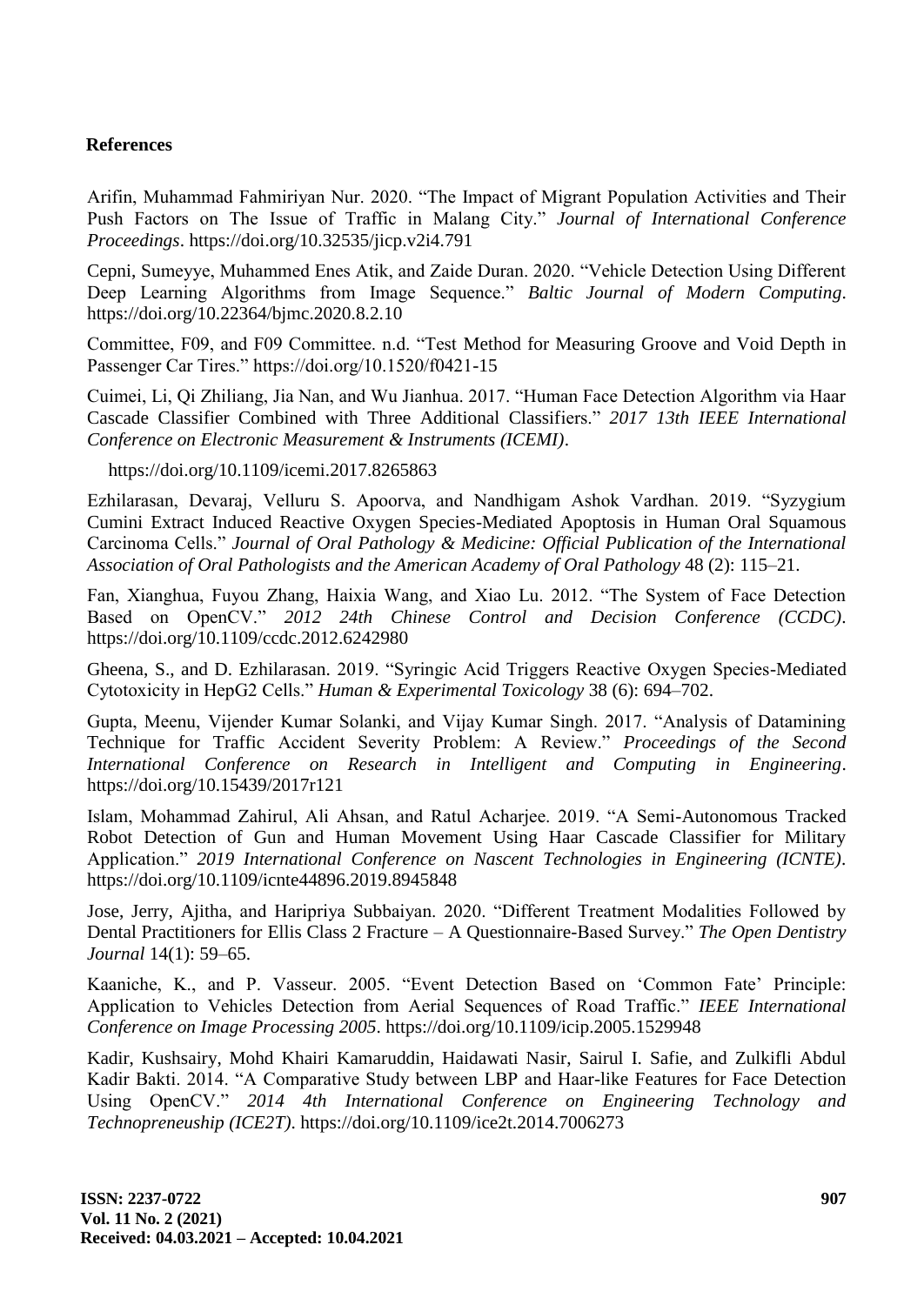Karaimer, Hakki Can, and Yalin Bactanlar. 2014. "Car Detection with Omnidirectional Cameras Using Haar-like Features and Cascaded Boosting." *2014 22nd Signal Processing and Communications Applications Conference (SIU)*. https://doi.org/10.1109/siu.2014.6830225.

Karaimer, Hakki Can, and Yalin Bastanlar. 2015. "Detection and Classification of Vehicles from Omnidirectional Videos Using Temporal Average of Silhouettes." *Proceedings of the 10th International Conference on Computer Vision Theory and Applications*.

https://doi.org/10.5220/0005259101970204.

Ke, Yang, Mohammed Saleh Al Aboody, Wael Alturaiki, Suliman A. Alsagaby, Faiz Abdulaziz Alfaiz, Vishnu Priya Veeraraghavan, and Suresh Mickymaray. 2019. "Photosynthesized Gold Nanoparticles from Catharanthus Roseus Induces Caspase-Mediated Apoptosis in Cervical Cancer Cells (HeLa)." *Artificial Cells, Nanomedicine, and Biotechnology* 47(1): 1938–46.

Kim, Soojin, Sangkyun Park, Seonyoung Lee, Seungsang Park, and Kyeongsoon Cho. 2012. "Design of High-Performance Pedestrian and Vehicle Detection Circuit Using Haar-like Features." *TENCON 2012 IEEE Region 10 Conference*. https://doi.org/10.1109/tencon.2012.6412165.

Krishnaswamy, Haribabu, Sivaprakash Muthukrishnan, Sathish Thanikodi, Godwin Arockiaraj Antony, and Vijayan Venkatraman. 2020. "Investigation of Air Conditioning Temperature Variation by Modifying the Structure of Passenger Car Using Computational Fluid Dynamics." *Thermal Science* 24(1 Part B): 495–98.

Lee, Chung-Jung, Teng-Hui Tseng, Bo-Jhen Huang, Jun-Weihsieh, and Chun-Ming Tsai. 2015. "Obstacle Detection and Avoidance via Cascade Classifier for Wheeled Mobile Robot." *2015 International Conference on Machine Learning and Cybernetics (ICMLC)*.

https://doi.org/10.1109/icmlc.2015.7340955.

Li, Yunyang, Xin Xu, Nan Mu, and Li Chen. 2016. "Eye-Gaze Tracking System by Haar Cascade Classifier." *2016 IEEE 11th Conference on Industrial Electronics and Applications (ICIEA)*. https://doi.org/10.1109/iciea.2016.7603648.

Malli Sureshbabu, Nivedhitha, Kathiravan Selvarasu, Jayanth Kumar V, Mahalakshmi Nandakumar, and Deepak Selvam. 2019. "Concentrated Growth Factors as an Ingenious Biomaterial in Regeneration of Bony Defects after Periapical Surgery: A Report of Two Cases." *Case Reports in Dentistry* 2019 (January): 7046203.

Mathew, M.G., Samuel, S.R., Soni, A.J., & Roopa, K.B. (2020). Evaluation of adhesion of Streptococcus mutans, plaque accumulation on zirconia and stainless steel crowns, and surrounding gingival inflammation in primary molars: Randomized controlled trial. *Clinical oral investigations, 24*(9), 3275-3280. https://link.springer.com/article/10.1007/s00784-020-03204-9

Mehta, Meenu, Deeksha, Devesh Tewari, Gaurav Gupta, Rajendra Awasthi, Harjeet Singh, Parijat Pandey, et al. 2019. "Oligonucleotide Therapy: An Emerging Focus Area for Drug Delivery in Chronic Inflammatory Respiratory Diseases." *Chemico-Biological Interactions* 308 (August): 206–15.

Muthukrishnan, Sivaprakash, Haribabu Krishnaswamy, Sathish Thanikodi, Dinesh Sundaresan, and Vijayan Venkatraman. 2020. "Support Vector Machine for Modelling and Simulation of Heat Exchangers." *Thermal Science* 24 (1 Part B): 499–503.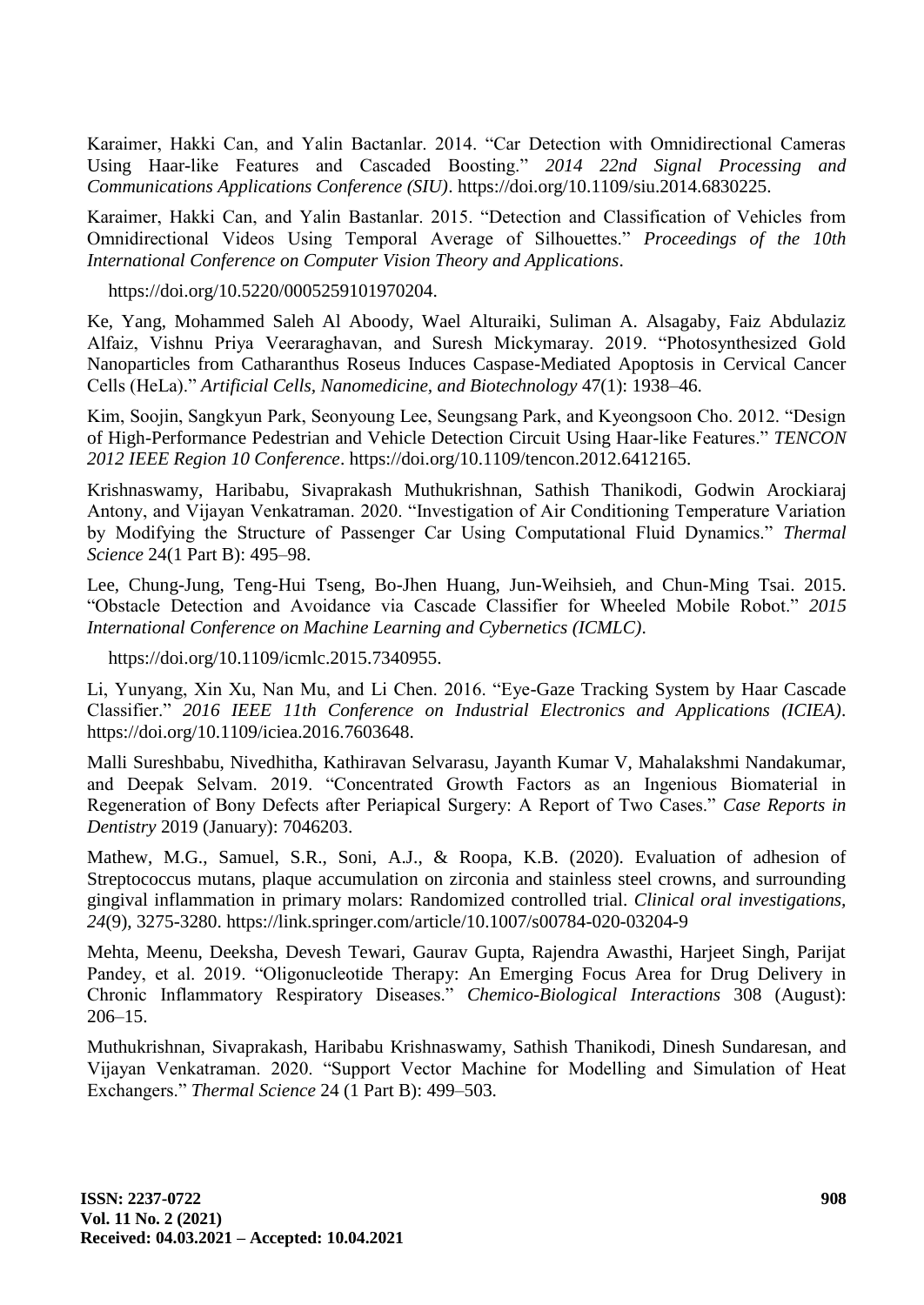Pc, J., T. Marimuthu, and P. Devadoss. 2018. "Prevalence and Measurement of Anterior Loop of the Mandibular Canal Using CBCT: A Cross Sectional Study." *Clinical Implant Dentistry and Related Research*. https://europepmc.org/article/med/29624863.

Ramadhani, Moch Ilham, Agus Eko Minarno, and Eko Budi Cahyono. 2017. "Vehicle Classification Using Haar Cascade Classifier Method in Traffic Surveillance System." *Kinetik: Game Technology, Information System, Computer Network, Computing, Electronics, and Control*.

https://doi.org/10.22219/kinetik.v3i1.546.

Ramadurai, Neeraja, Deepa Gurunathan, A. Victor Samuel, Emg Subramanian, and Steven J.L. Rodrigues. 2019. "Effectiveness of 2% Articaine as an Anesthetic Agent in Children: Randomized Controlled Trial." *Clinical Oral Investigations* 23(9): 3543–50.

Ramesh, Asha, Sheeja Varghese, Nadathur D. Jayakumar, and Sankari Malaiappan. 2018. "Comparative Estimation of Sulfiredoxin Levels between Chronic Periodontitis and Healthy Patients - A Case-Control Study." *Journal of Periodontology* 89(10): 1241–48.

Samuel, Melvin S., Jayanta Bhattacharya, Sankalp Raj, Needhidasan Santhanam, Hemant Singh, and N. D. Pradeep Singh. 2019. "Efficient Removal of Chromium (VI) from Aqueous Solution Using Chitosan Grafted Graphene Oxide (CS-GO) Nanocomposite." *International Journal of Biological Macromolecules* 121 (January): 285–92.

Samuel, Srinivasan Raj, Shashidhar Acharya, and Jeevika Chandrasekar Rao. 2020. "School Interventions-Based Prevention of Early-Childhood Caries among 3-5-Year-Old Children from Very Low Socioeconomic Status: Two-Year Randomized Trial." *Journal of Public Health Dentistry* 80(1): 51–60.

Sathish, T., and S. Karthick. 2020. "Wear Behaviour Analysis on Aluminium Alloy 7050 with Reinforced SiC through Taguchi Approach." *Journal of Japan Research Institute for Advanced Copper-Base Materials and Technologies* 9(3): 3481–87.

Savas, Burcu Kir, Sumeyya Ilkin, and Yasar Becerikli. 2016. "The Realization of Face Detection and Fullness Detection in Medium by Using Haar Cascade Classifiers." *2016 24th Signal Processing and Communication Application Conference (SIU)*. https://doi.org/10.1109/siu.2016.7496215.

Sharma, Parvarish, Meenu Mehta, Daljeet Singh Dhanjal, Simran Kaur, Gaurav Gupta, Harjeet Singh, Lakshmi Thangavelu, et al. 2019. "Emerging Trends in the Novel Drug Delivery Approaches for the Treatment of Lung Cancer." *Chemico-Biological Interactions* 309(August): 108720.

Sridharan, Gokul, Pratibha Ramani, Sangeeta Patankar, and Rajagopalan Vijayaraghavan. 2019. "Evaluation of Salivary Metabolomics in Oral Leukoplakia and Oral Squamous Cell Carcinoma." *Journal of Oral Pathology & Medicine: Official Publication of the International Association of Oral Pathologists and the American Academy of Oral Pathology* 48(4): 299–306.

Sriramya, P., B. Parvathava, and T. Balamuruga. 2012. "A Novel Evolutionary Selective Breeding Algorithm and Its Application." *Asian Journal of Scientific Research*. https://doi.org/10.3923/ajsr.2013.107.114.

Varghese, Sheeja Saji, Asha Ramesh, and Deepak Nallaswamy Veeraiyan. 2019. "Blended Module-Based Teaching in Biostatistics and Research Methodology: A Retrospective Study with Postgraduate Dental Students." *Journal of Dental Education* 83(4): 445–50.